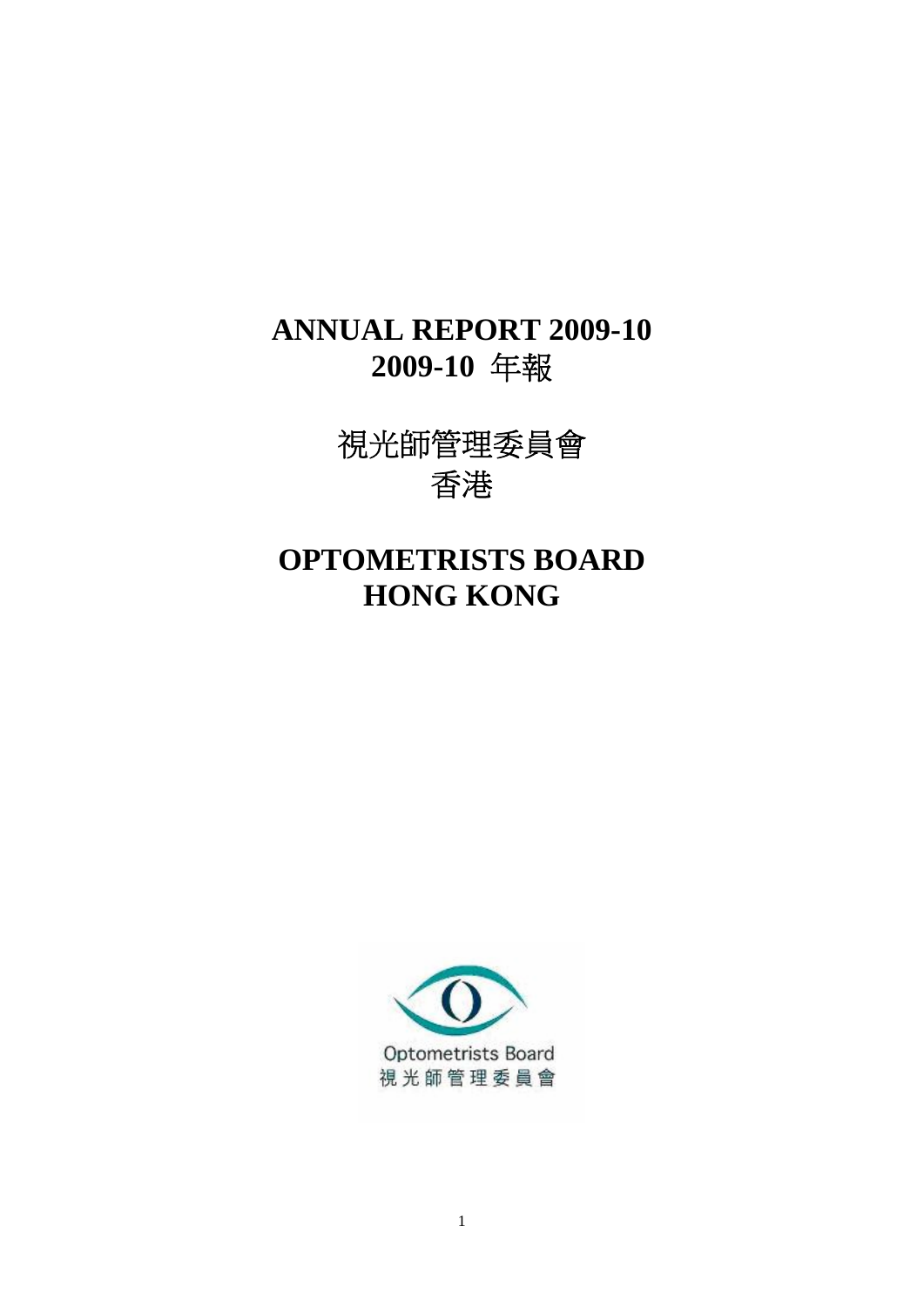|    | <b>Contents</b>                                    | Page |
|----|----------------------------------------------------|------|
| 1. | Preface                                            | 3    |
| 2  | Message from the Chairman                          | 4    |
| 3. | Introduction                                       | 5    |
| 4. | Membership of the Optometrists Board               | 8    |
| 5. | Highlights of activities of the Optometrists Board | 9    |
| 6. | Committees of the Optometrists Board               | 11   |
|    | <b>Preliminary Investigation Committee</b>         | 11   |
|    | <b>Registration Committee</b>                      | 12   |
|    | <b>Examination Committee</b>                       | 14   |
|    | <b>Education Committee</b>                         | 14   |
| 7. | Review by Committee Chairmen                       | 16   |
|    | Annexes                                            | 20   |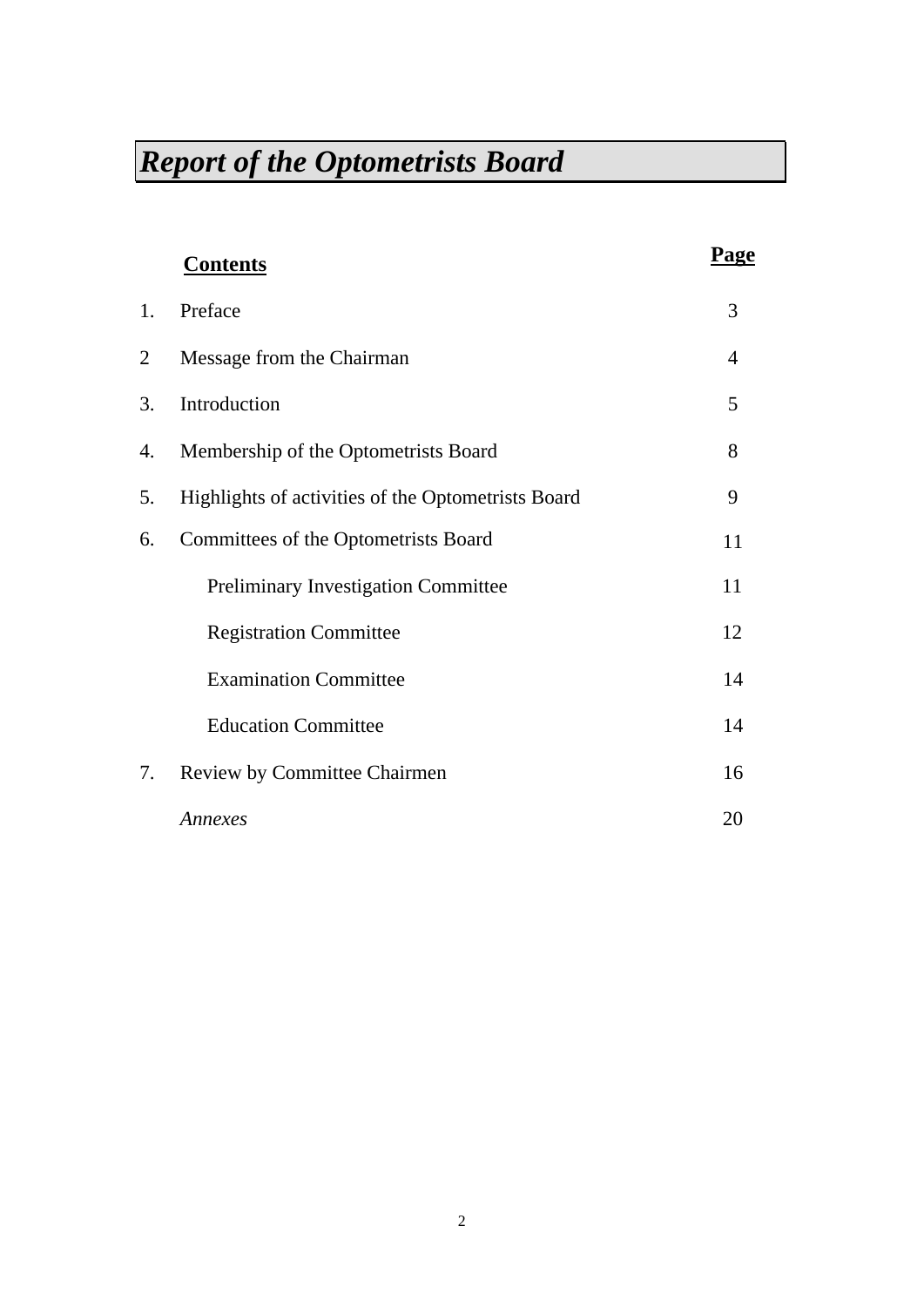## **1.** *Preface*

 Through this report, which covers the period from April 2009 to March 2010, the Optometrists Board aims to keep members of the profession and the public better informed of the functions and work progress of the Board and its committees.

 This report is intended for general information only. Certain functions of the Optometrists Board have been simplified and presented in the form of an information document. For details of the statutory functions of the Board and its committees, readers should refer to the Supplementary Medical Professions Ordinance, Chapter 359, Laws of Hong Kong and the Optometrists (Registration and Disciplinary Procedure) Regulation, Cap. 359F.

All enquiries to the Optometrists Board should be addressed to –

#### **THE OPTOMETRISTS BOARD SECRETARIAT**

2/F Shun Feng International Centre 182 Queen's Road East Wanchai, Hong Kong

| Fax   | $(852)$ 2865 5540         |
|-------|---------------------------|
| Tel   | $:(852)$ 2527 8363        |
| Email | : info@smp-council.org.hk |

Website : http://www.smp-council.org.hk/op/english/index.htm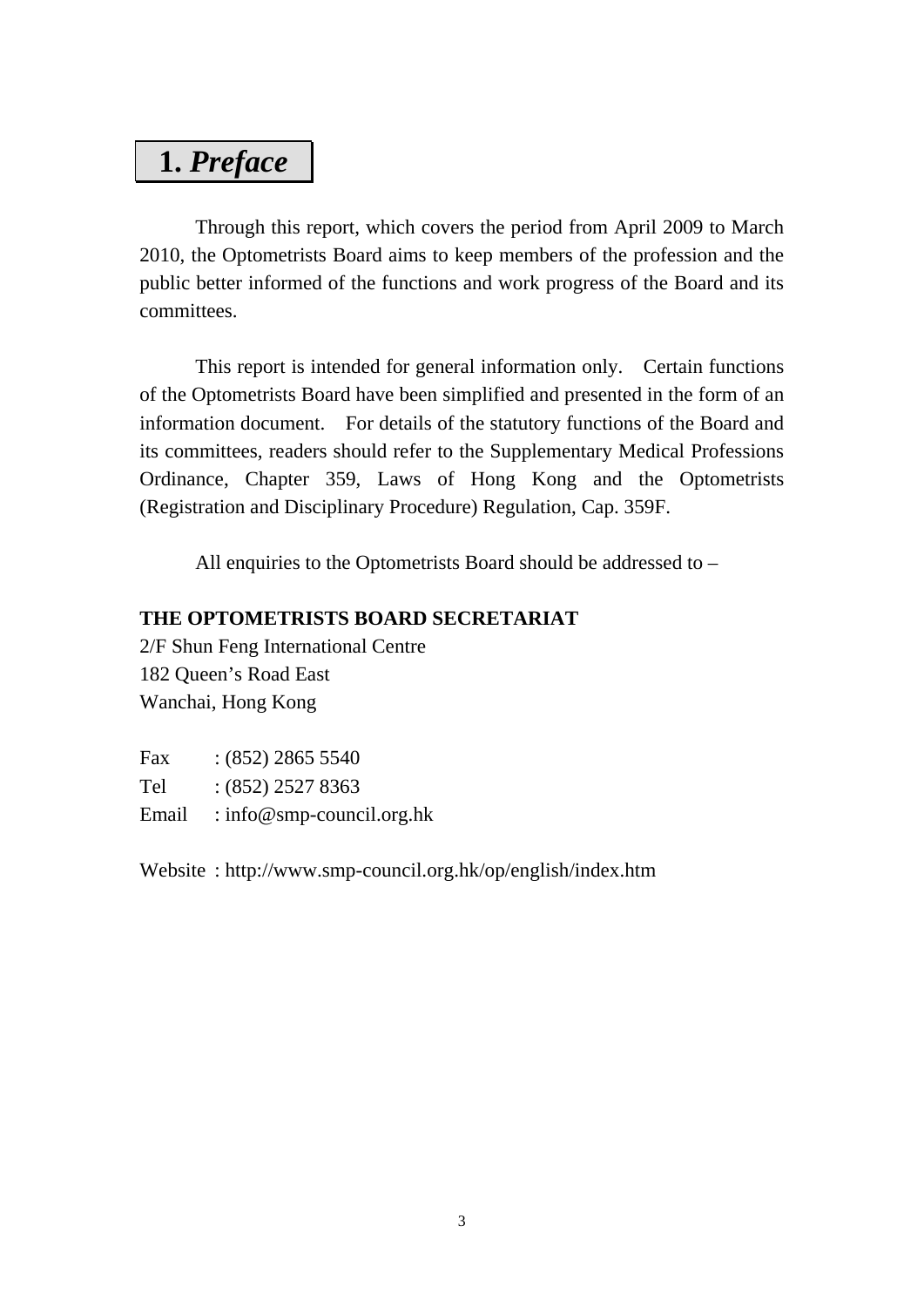## **2.** *Message from the Chairman*

 As the Chairman of the Optometrists Board, I am pleased to present the Board's Annual Report for 2009/2010.

 One encouraging news I wish to share with you is that the Board's legislative proposal for the advancement mechanism for Part III and Part IV optometrists to the higher parts of the Register has the policy support of both the Supplementary Medical Professions Council and the Administration. This proposal compliments the advancement mechanism from Part II registrants to Part I Register and is a further step forward to the Board's objective of promoting high professional standard and credibility of the optometry profession.

 2009/2010 was a busy year for the Board in relation to its statutory functions of registration. We have received 44 applications for registration and all were approved after vigorous scrutiny by the Registration Committee. For quality assurance, a task force established under the Board is working out the preliminaries of the mechanism for accrediting local education programs for the purpose of registration under section 12(1)(a) of the Supplementary Medical Professions Ordinance.

 On the regulation of the conduct and discipline of optometrists, 9 complaint cases were received and considered by the Preliminary Investigation Committee in 2009/2010, representing a substantial 80% increase as compared with the 2008/2009 figure. The majority of the complaints centered on allegations relating to disregard of professional responsibilities to patients and practice promotion. The Board has conducted 2 disciplinary inquiries and 1 optometrist was found guilty of professional misconduct.

 I am very much indebted to the Board members and staff of the Board Secretariat for their support and commitment in furthering the objectives of the Board in 2009/2010. With close collaboration of the Board and optometrists practitioners, I am confident that continuous enhancement to the professionalism and quality of service standards could be seen in the years ahead.

> Prof. Ricky Y. K. MAN *Chairman, Optometrists Board*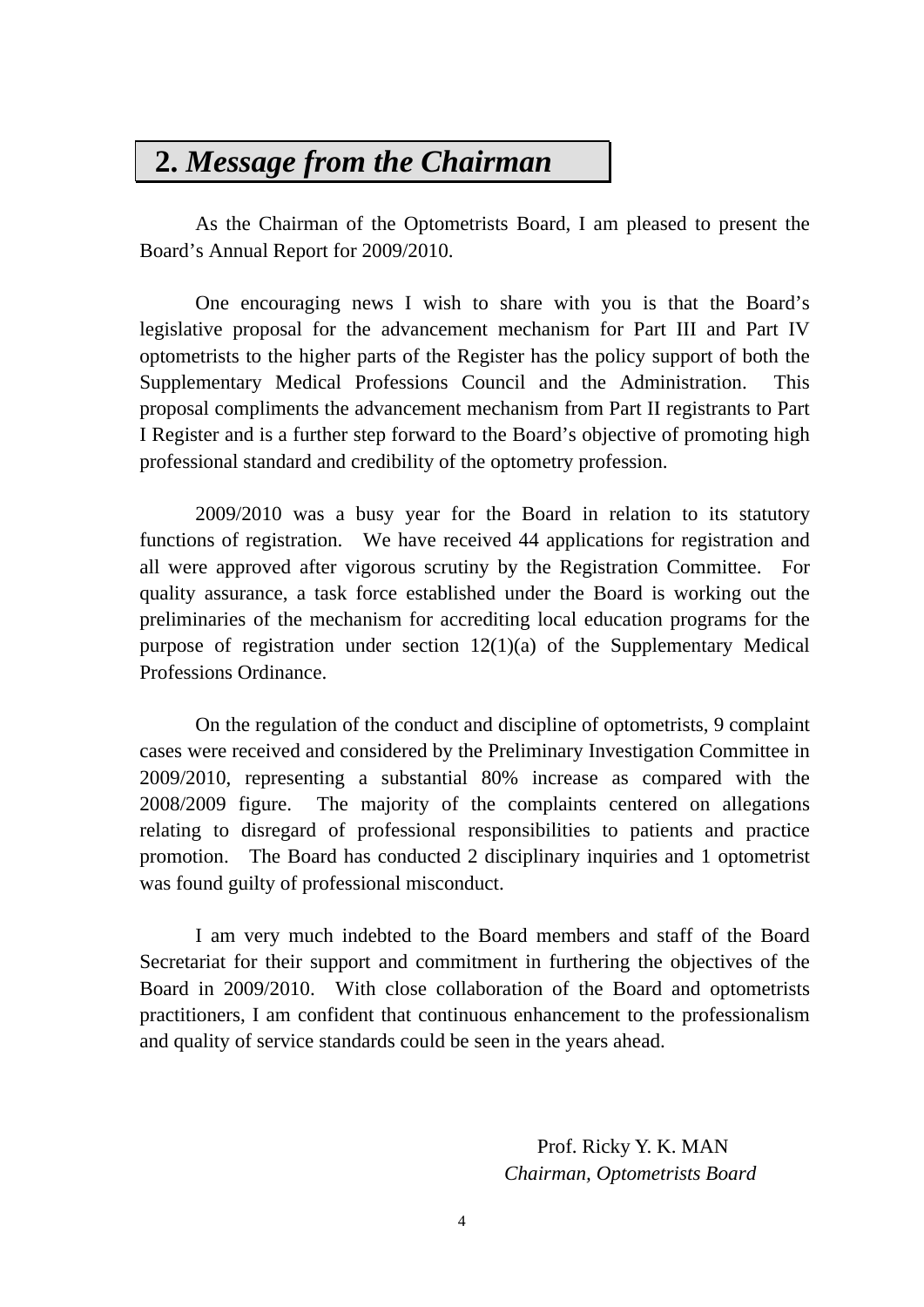# **3.** *Introduction*

3.1 The Optometrists Board was established on 1 May 1986 under the Supplementary Medical Professions Ordinance, Chapter 359, which provides for the registration, discipline and management of persons engaged in professions supplementary to medicine including optometrists. The Board is responsible for promoting adequate standards of professional practice and conduct among optometrists. The Optometrists (Registration and Disciplinary Procedure) Regulation, Cap. 359F, made under the Supplementary Medical Professions Ordinance provides for detailed arrangements for the registration of and the disciplinary proceedings for optometrists. To assist the Board in carrying out its functions, the Board Secretariat, which is staffed by the Department of Health, provides administrative and secretarial support to the Board.

## **Registration of optometrists**

1

3.2 Registration of optometrists commenced on 1 December 1994. With effect from 1 April 1996, any person who practises the profession of optometry in Hong Kong without being registered commits an offence<sup>[1](#page-4-0)</sup>. Any information on illegal practice of the optometry profession will be reported to the Police for investigation.

3.3 The Register has four parts, Part I, Part II, Part III and Part IV. Entry in the various parts of the Register is based mainly on the qualification and/or experience possessed by the applicants.

3.4 A person who was practising optometry on 1 December 1994 and did not qualify for full registration could apply for provisional registration in Part IV register. Provisional registration was a one-off exercise which was completed in 31 May 1995.

3.5 The Optometrists Board is empowered under section 15A of the Supplementary Medical Professions Ordinance to hold examinations for the purpose of registration as and when it considers expedient or necessary.

<span id="page-4-0"></span><sup>&</sup>lt;sup>1</sup> Schedule 4 to the Optometrists (Registration and Disciplinary Procedure) Regulation provides for persons exempt from the requirement.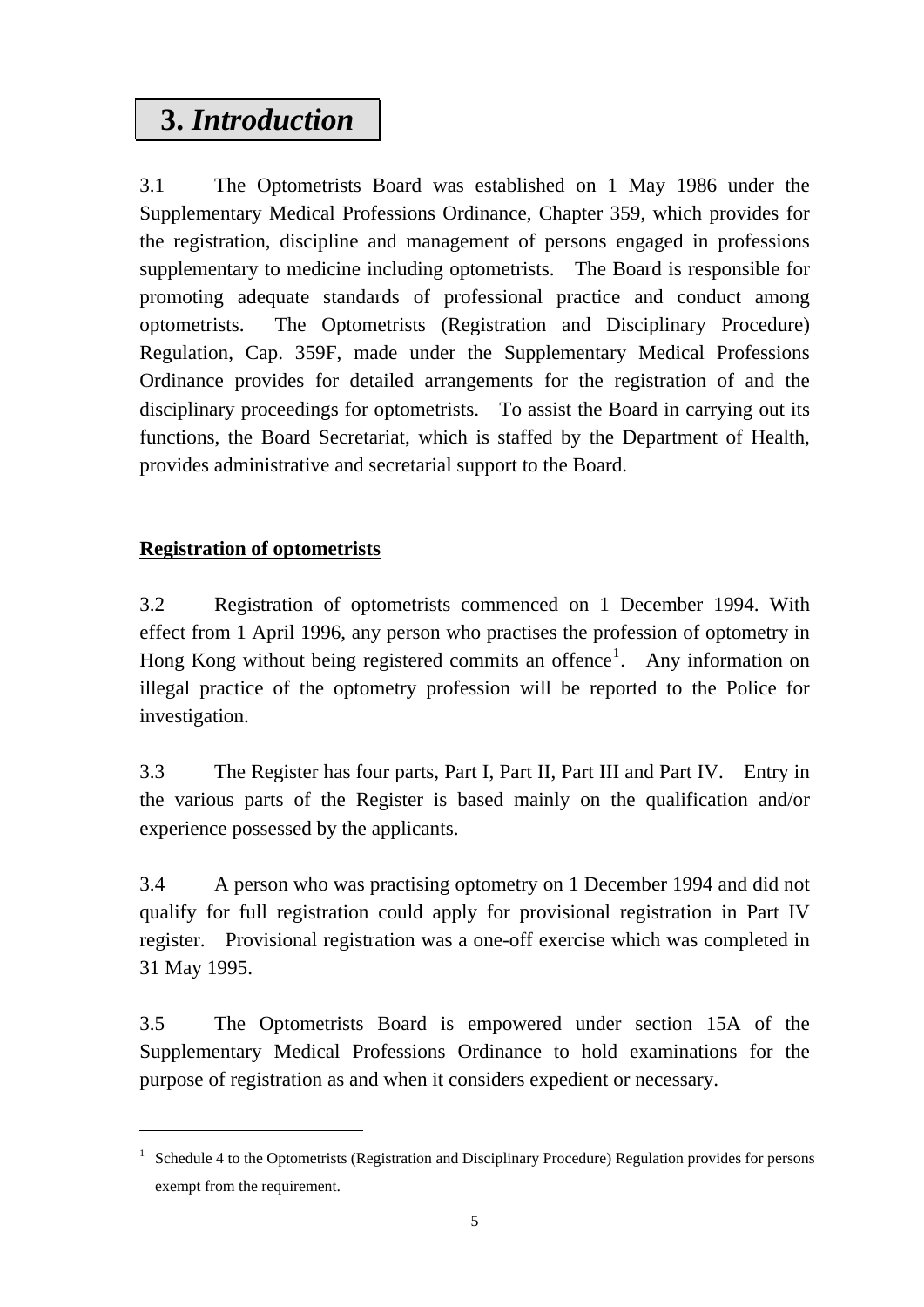3.6 As at 31 March 2010, there were 1,992 registered optometrists. Statistics on the registration of optometrists are detailed at **Annex A**. Appended below is a pie chart showing the number of registrants in each part of the register:



### **Control mechanism and disciplinary power of the Board**

3.7 The Optometrists Board is empowered to regulate the professional conduct of registered optometrists through disciplinary actions.

3.8 Complaints against registered optometrists are normally either lodged with the Board by individuals or referred to the Board by other bodies such as the Hong Kong Police Force.

3.9 The Optometrists Board has prepared a Code of Practice prescribing the standards of conduct and practice and regulating the activities of optometrists. The Code is issued to all registered optometrists for compliance. The Board will from time to time review the Code and promulgate changes whenever necessary. Any alleged cases of professional misconduct committed by the optometrists will be referred to the Board for investigation and necessary inquiry. Subject to the results of the inquiries, the Board may make orders ranging from the issue of warning letters to the removal of the optometrist's name from the register.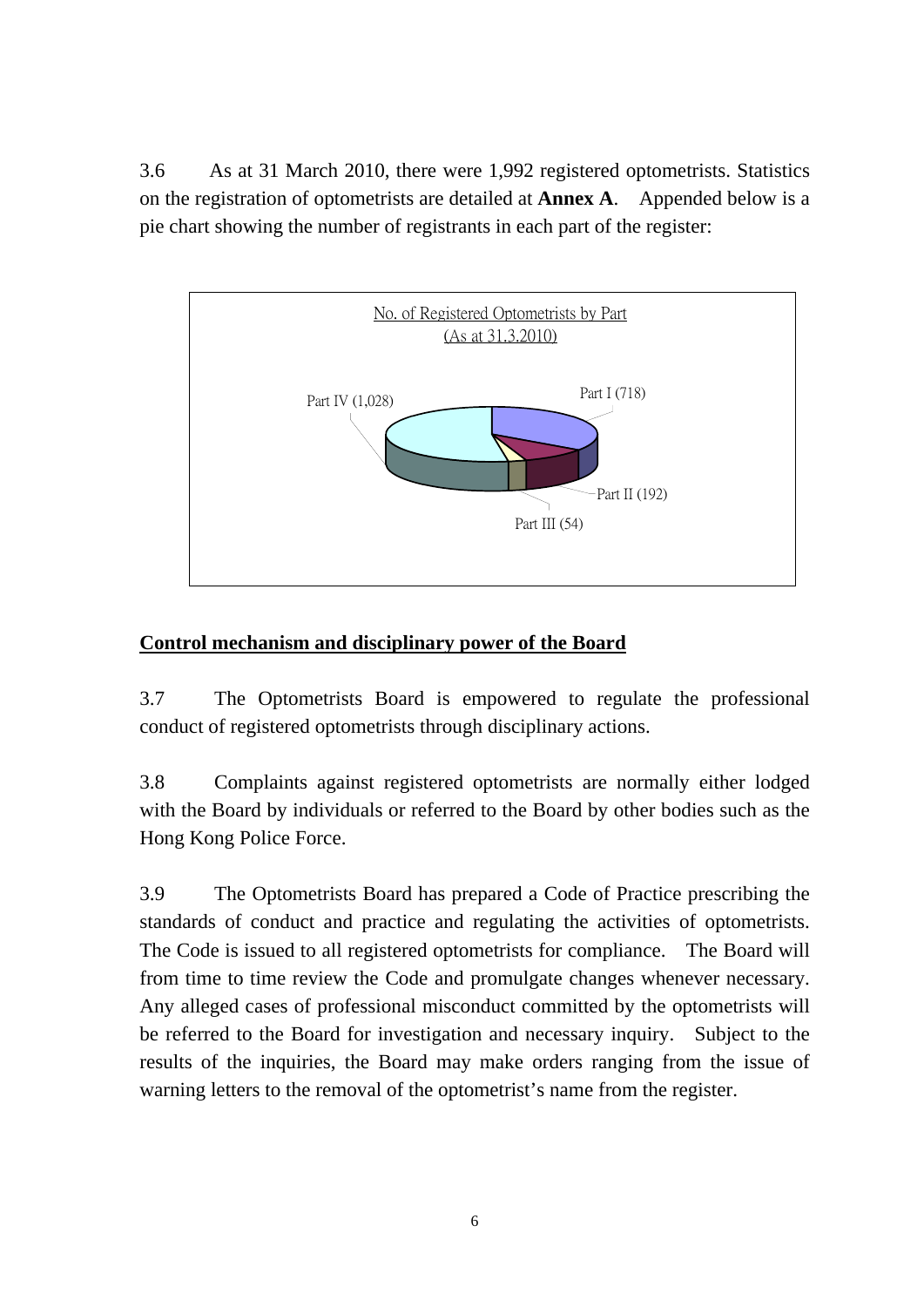### **Continuing professional education**

3.10 To encourage optometrists to engage in life-long learning to sharpen their professional knowledge and skills, the Optometrists Board introduced a voluntary Continuing Professional Development (CPD) Scheme in November 2004. The Education Committee formed under the Board was set up to monitor and review the design and implementation of the CPD Scheme and the Registration Committee for the accreditation of CPD activities and appointment of accredited programme providers.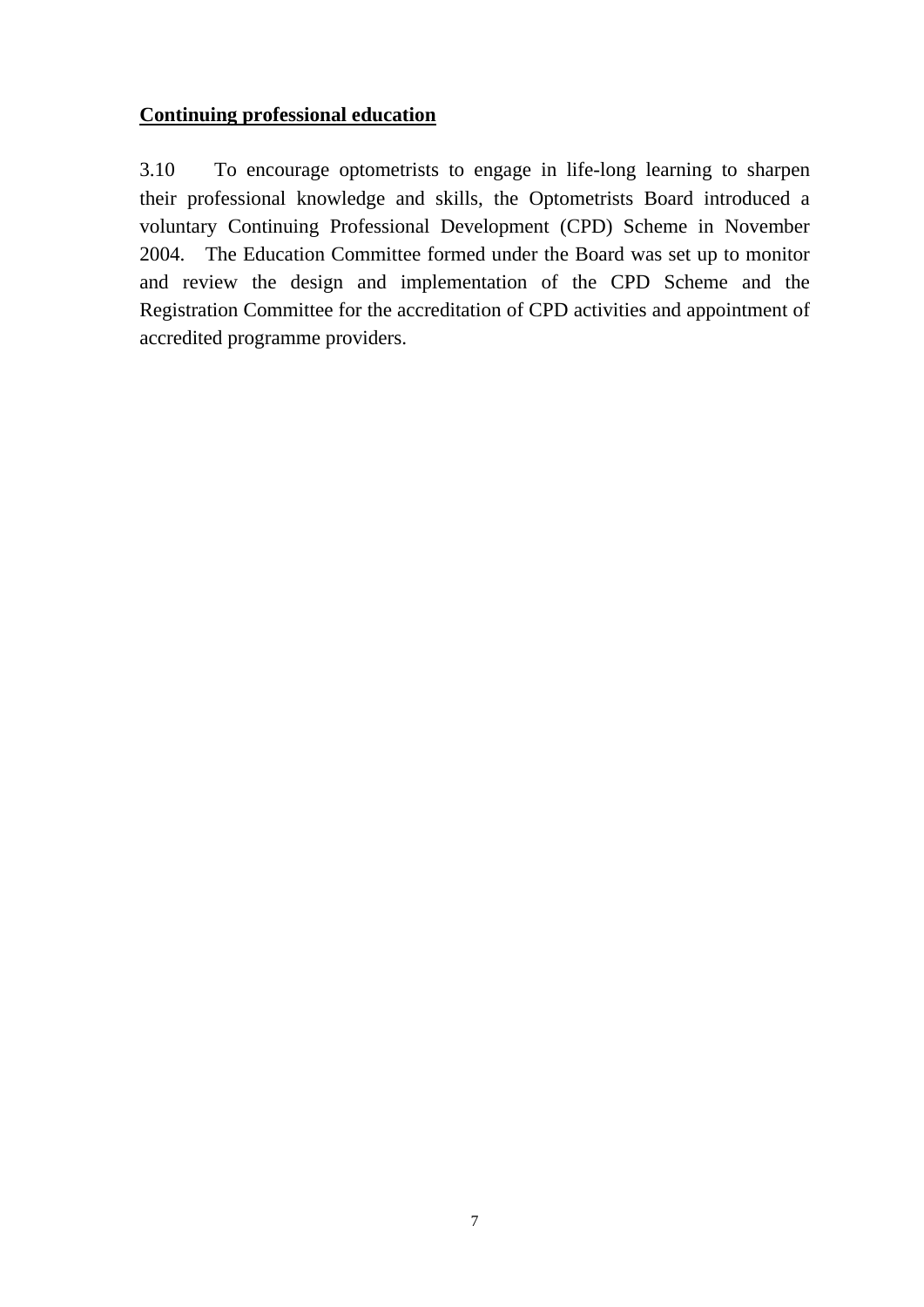## **4.** *Membership of the Optometrists Board*

4.1 The Supplementary Medical Professions Ordinance stipulates that all members of the Optometrists Board are appointed by the Chief Executive . The Board comprises -

- (a) a Chairman from among the members of the Supplementary Medical Professions Council, other than a member appointed under section 3(1)(d)(iv) of the Supplementary Medical Professions Ordinance;
- (b) one registered medical practitioner on the nomination of the Hong Kong Medical Association;
- (c) one person specially qualified to advise the Board on professional education; and
- (d) five to eight optometrists.

4.2 Membership of the Board for the period from April 2009 to March 2010 was as follows -

Chairman: Prof. Ricky MAN Ying-keung

Members: Ms Alice CHAN Chui-wa Ms Monica CHOW Man-kit Dr CHOW, Pak Chin Mr HO Kai Miss Tina KWAN Wai-ping Mr Kenneth LAM Chung-wing Dr Andrew LAM Kwok-cheung Mr Jack WONG Wai-hung Professor Gregory WU Chor-nam Mr Alex YIM Kwok-bun

1

<span id="page-7-0"></span> Authority delegated to the Secretary for Food and Health.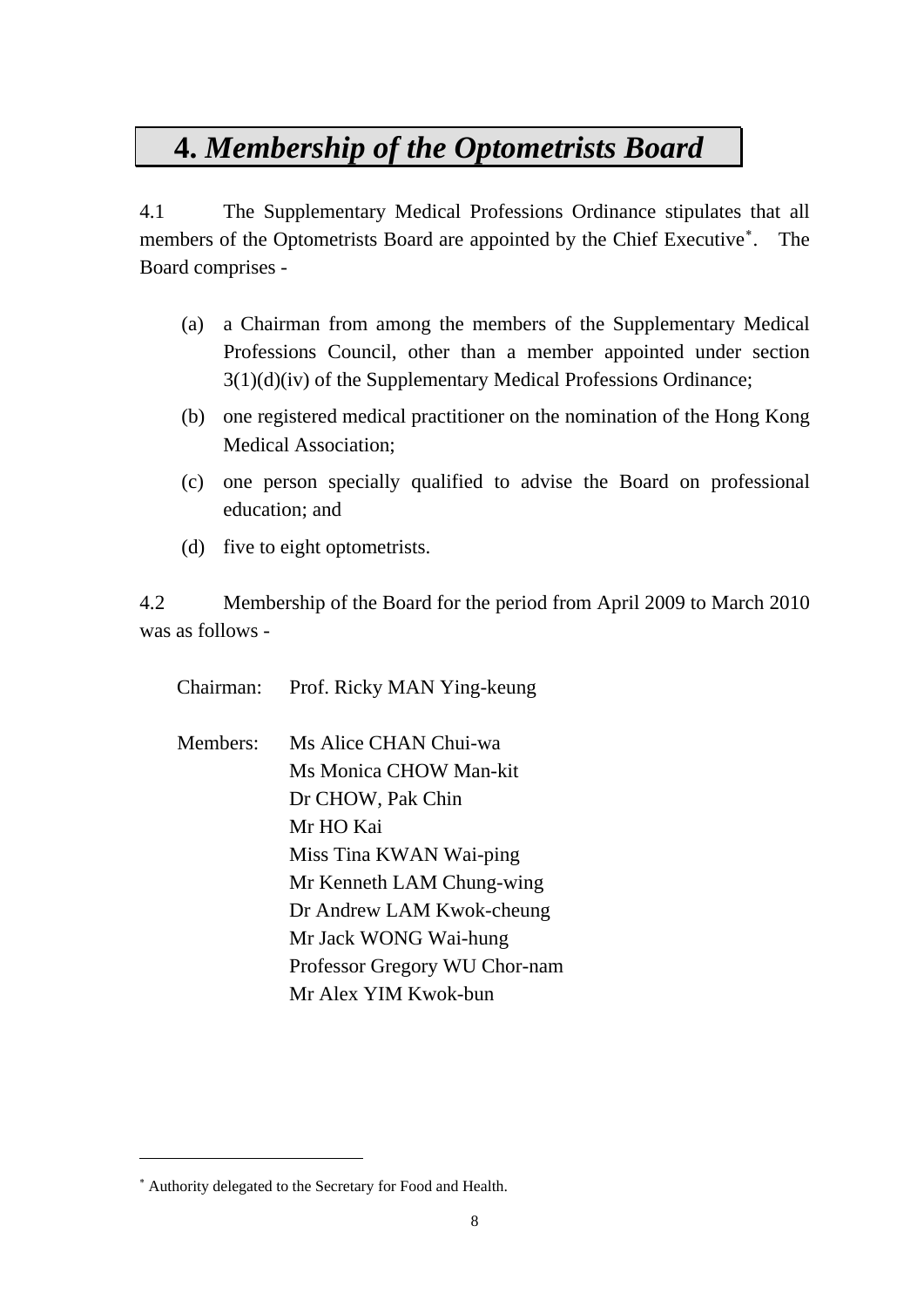## **5.** *Highlights of activities of the Optometrists Board*

5.1 The Optometrists Board transacted its business at meetings and by the circulation of papers. Set out below is a highlight of major activities of the Board between 1 April 2009 and 31 March 2010 –

### **(a) Registration issues**

### Advancement mechanism for Part III and Part IV optometrists

To encourage registrants to upgrade their professional competence by taking structured training, the SMP Council endorsed in November 2009 the Board's proposed advancement mechanism for them to register in Part II or Part III of the register. Under the proposal, Part III or Part IV registrants would be eligible for Part II or Part III registration if they have practised for one year or more after having been registered and have the following qualifications awarded by the Hong Kong Polytechnic University –

| (i) For Part II registration – a Certificate of Attainment in   |                             |                            |  |  |
|-----------------------------------------------------------------|-----------------------------|----------------------------|--|--|
|                                                                 |                             | <b>Optometry</b> (Part II) |  |  |
| (ii) For Part III registration – a Certificate of Attainment in |                             |                            |  |  |
|                                                                 | <b>Optometry (Part III)</b> |                            |  |  |

Policy support to the legislative amendments was given by the Administration in March 2010

The response for the continuing education courses leading to the Certificate of Attainment in Optometry has been good with more that 30 registrants enrolled in Course 1 that commenced in January 2010. It is expected that the first batch of graduates will be available in March 2014 and July 2013 respectively.

#### Accreditation mechanism

The Board is considering a professional mechanism for accrediting training programmes for registration purpose. A task force responsible for working out the framework and details of the accreditation mechanism was set up in February 2009.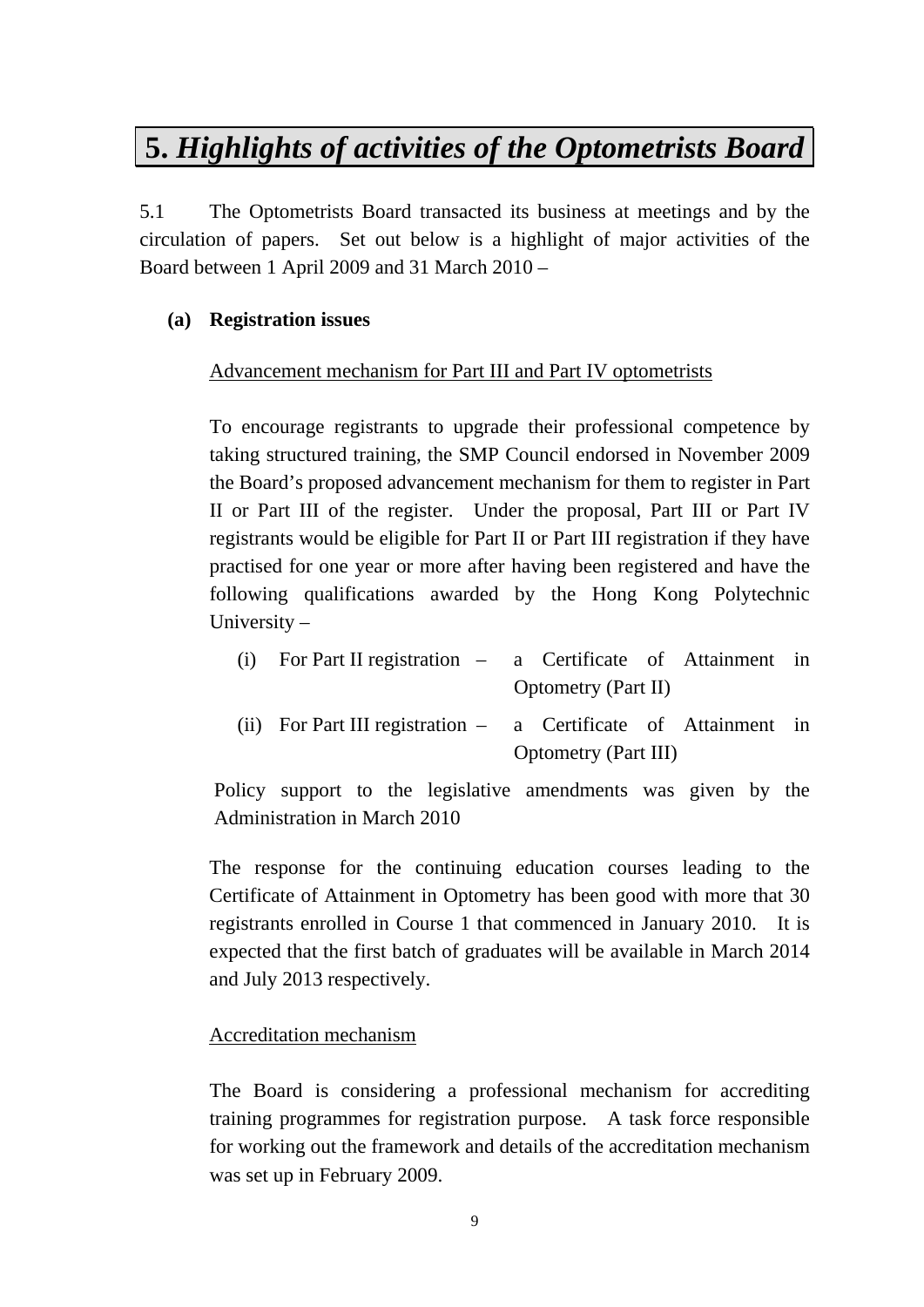#### Non-local qualifications accepted for registration

The Board has approved the inclusion of the Master of Optometry awarded by the University of Manchester to the list of non-local qualifications generally accepted by the Board for registration under section 12(1)(b) of the SMP Ordinance.

#### **(b) Continuing professional education**

632 optometrists have reported attainment of ten CPD hours in 2008/2009, a 5.5% drop over 2007/2008. They were awarded a Certificate of Achievement and their names were posted on the Board's website. Please click [here](http://www.smp-council.org.hk/op/list_opCPD0809_e.pdf) for the list.

#### **(c) Quotable Qualifications**

The List of Quotable Qualifications was expanded during the year to include 10 academic qualifications and 3 professional fellowships. As at 31 March 2010, there were a total of 70 quotable qualifications. Please chick [here](http://www.smp-council.org.hk/op/lqq.pdf) for the list.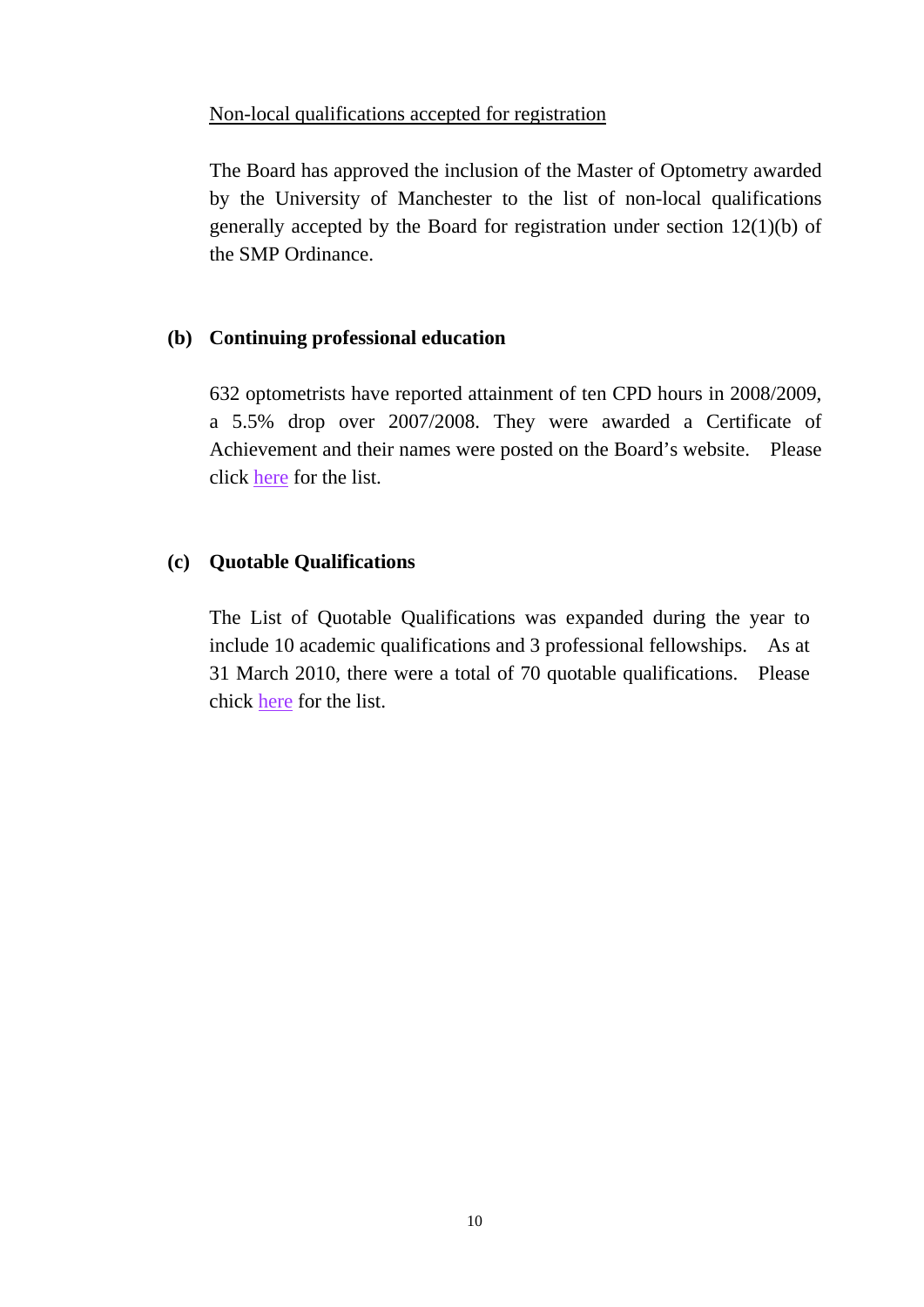# **6***. Committees of the Optometrists Board*

6.1 Section 9 of the Supplementary Medical Professions Ordinance provides for the Optometrists Board to appoint committees for the better discharge of its functions under the Ordinance. Works of the four committees under the Board are detailed below –

### **Preliminary Investigation Committee**

6.2 The Optometrists Board's jurisdiction over optometrists' professional conduct is laid down in the Supplementary Medical Professions Ordinance and the Optometrists (Registration and Disciplinary Procedure) Regulation.

6.3 Situations that may give rise to disciplinary proceedings include where a registered optometrist -

- (a) has been convicted in Hong Kong or elsewhere of an offence punishable with imprisonment;
- (b) has been guilty in Hong Kong or elsewhere of professional misconduct;
- (c) was not at the time of his registration qualified to be registered;
- (d) has obtained registration by fraud or misrepresentation; or
- (e) has not complied with or is in breach of any condition of his registration (other than a condition under section 15) or has failed to comply with the Supplementary Medical Professions Ordinance.

6.4 Membership of the Preliminary Investigation Committee for the period from April 2009 to March 2010 was as follows -

Chairman: Dr Andrew LAM Kwok-cheung Members: Mr HO Sui-sang (from 1.10.2008 to 30.9.2009) Mr Losers LO Tik-fu (from 1.10.2009) Mr John WONG Chun-hon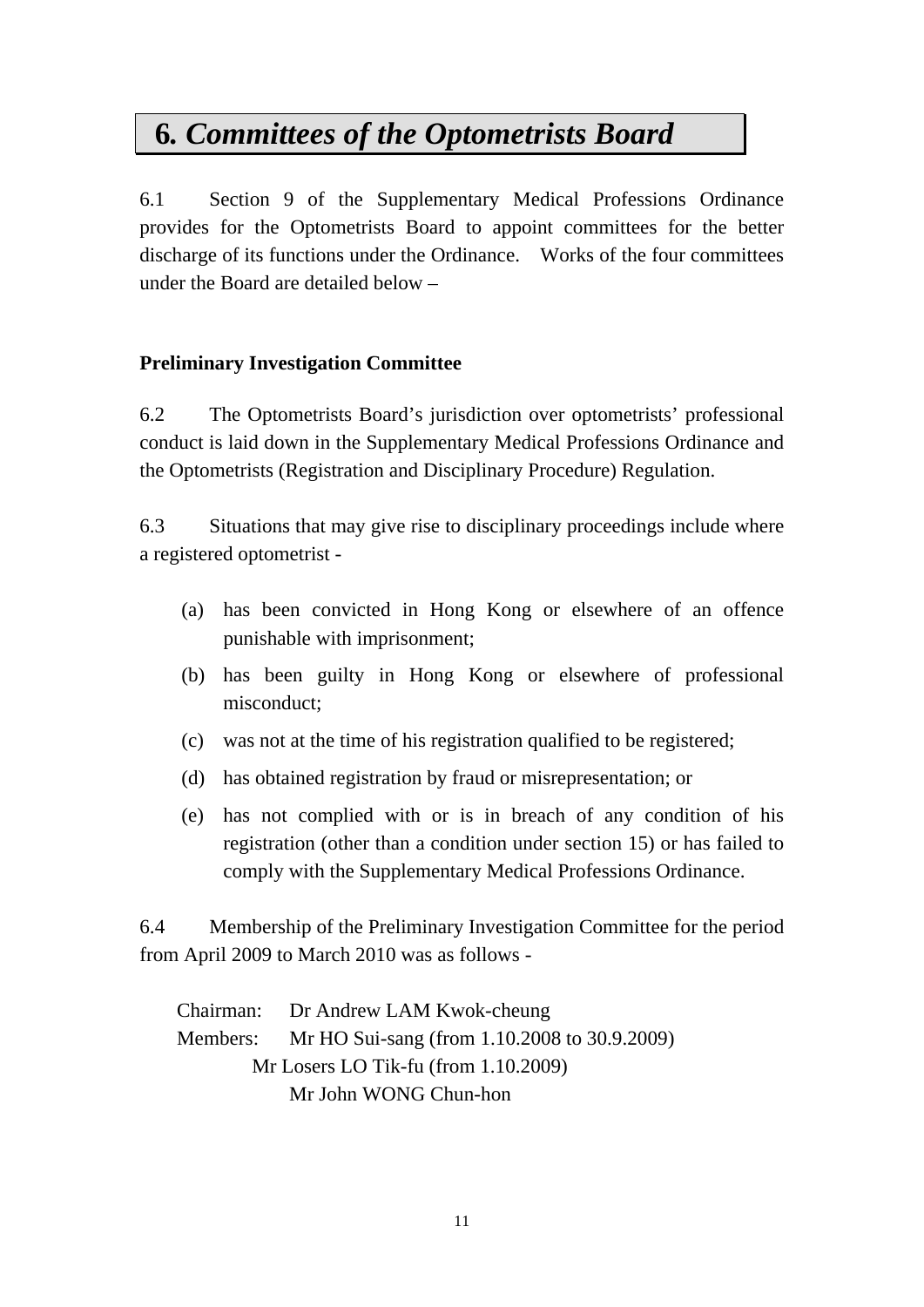6.5 If an optometrist is found guilty of a disciplinary offence after an inquiry, the Optometrists Board may order any one of the following -

- (a) removal from the Register of Optometrists which will be published in the Gazette;
- (b) removal from the Register of Optometrists for such period as the Optometrists Board may think fit which will be published in the Gazette;
- (c) a reprimand which will be published in the Gazette; and
- (d) a warning letter in such terms as the Board considered appropriate which may or may not be published in the Gazette.

6.6 Below is a summary on the complaints handled by the Board's Preliminary Investigation Committee for the period from April 2009 to March 2010:

| <b>Cases</b>                      | lΟ. |
|-----------------------------------|-----|
| Received                          |     |
| Considered                        |     |
| <b>Dismissed</b>                  |     |
| Referred to the Board for inquiry |     |

**Annex B** summarizes the two disciplinary inquiries conducted by the Optometrists Board between April 2009 and March 2010, the charges in detail and the Board's decisions.

### **Registration Committee**

6.7 The Board Registration Committee, established in 1994, is responsible  $for -$ 

- (a) approving applications for registration under section  $12(1)(a)$  of the Supplementary Medical Professions Ordinance;
- (b) advising the Supplementary Medical Professions Council Registration Committee on the eligibility of applicants for registration under sections  $12(1)(b)$  and  $12(1)(c)$  of the Supplementary Medical Professions Ordinance;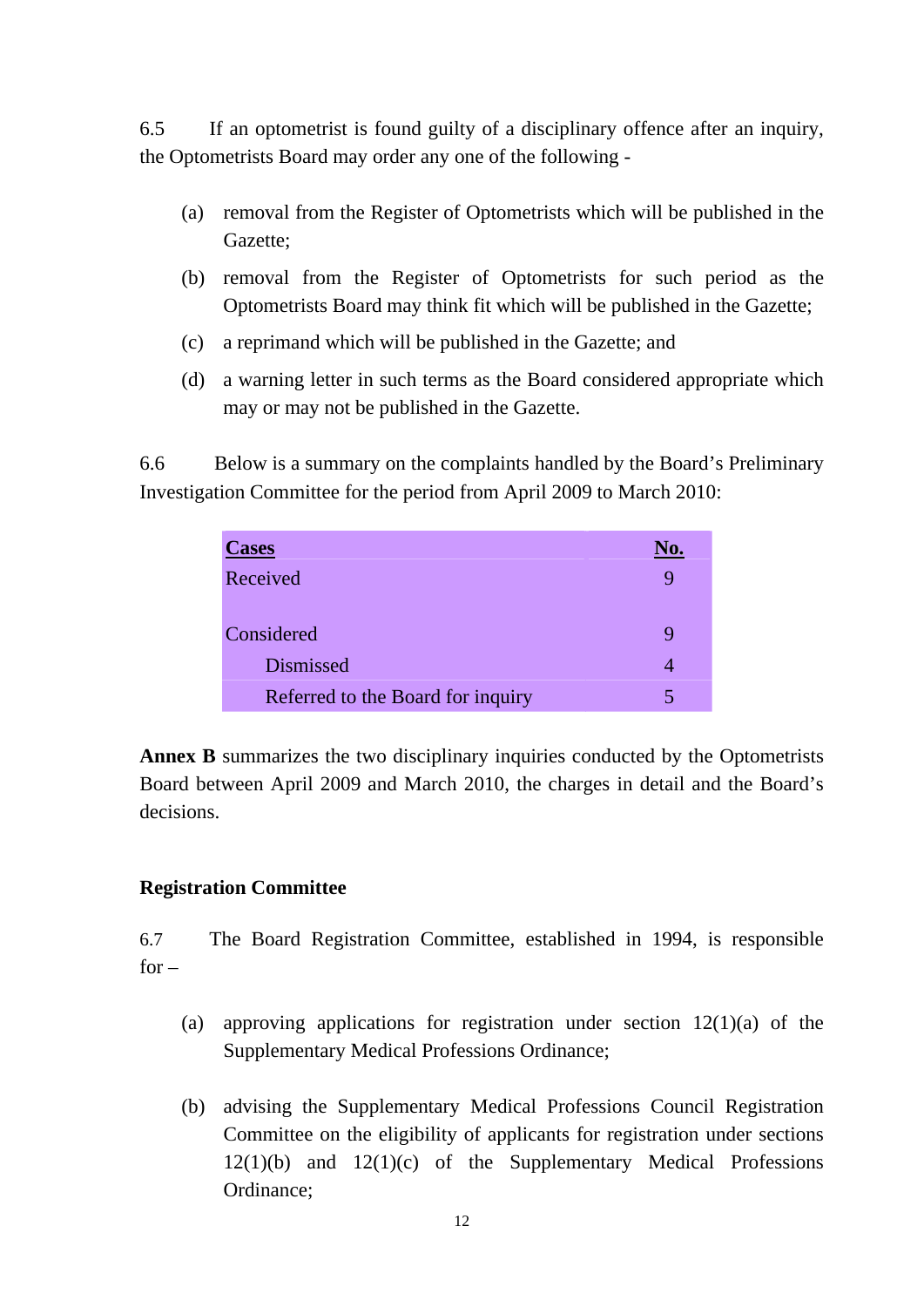- (c) approving the registration of applicants found by the Supplementary Medical Professions Council to be qualified for registration under sections  $12(1)(b)$  and  $12(1)(c)$  of the Supplementary Medical Professions Ordinance;
- (d) making recommendations to the Optometrists Board in updating the list of registrable qualifications under section 12(1)(b) of the Supplementary Medical Professions Ordinance;
- (e) determining the removal of names from the register under section 10(4) of the Supplementary Medical Professions Ordinance;
- (f) determining the restoration of names to the register for removals effected under section 10(4) of the Supplementary Medical Professions Ordinance;
- (g) accrediting CPD programmes from non-accredited programme providers;
- (h) vetting the applications for renewal of accreditation status from accredited programme providers for the CPD scheme
- (i) deciding on and updating the list of quotable qualifications, their abbreviations and Chinese translation for inclusion on signboards and stationery used by registered optometrists; and
- (j) advising the Optometrists Board on matters relating to registration.

6.8 Membership of the Board Registration Committee for the period from April 2009 to March 2010 was as follows –

Chairman: Dr Andrew LAM Kwok-cheung Members: Miss Rufina CHAN Tin-yan Dr Karen CHENG Kam-yee Dr Ada CHENG Sau-kuen (resigned w.e.f. 1.6.2009) Mr CHAN Kong (from 18.6.2009) Mr HO Kai Ms Elke WU Wai-ling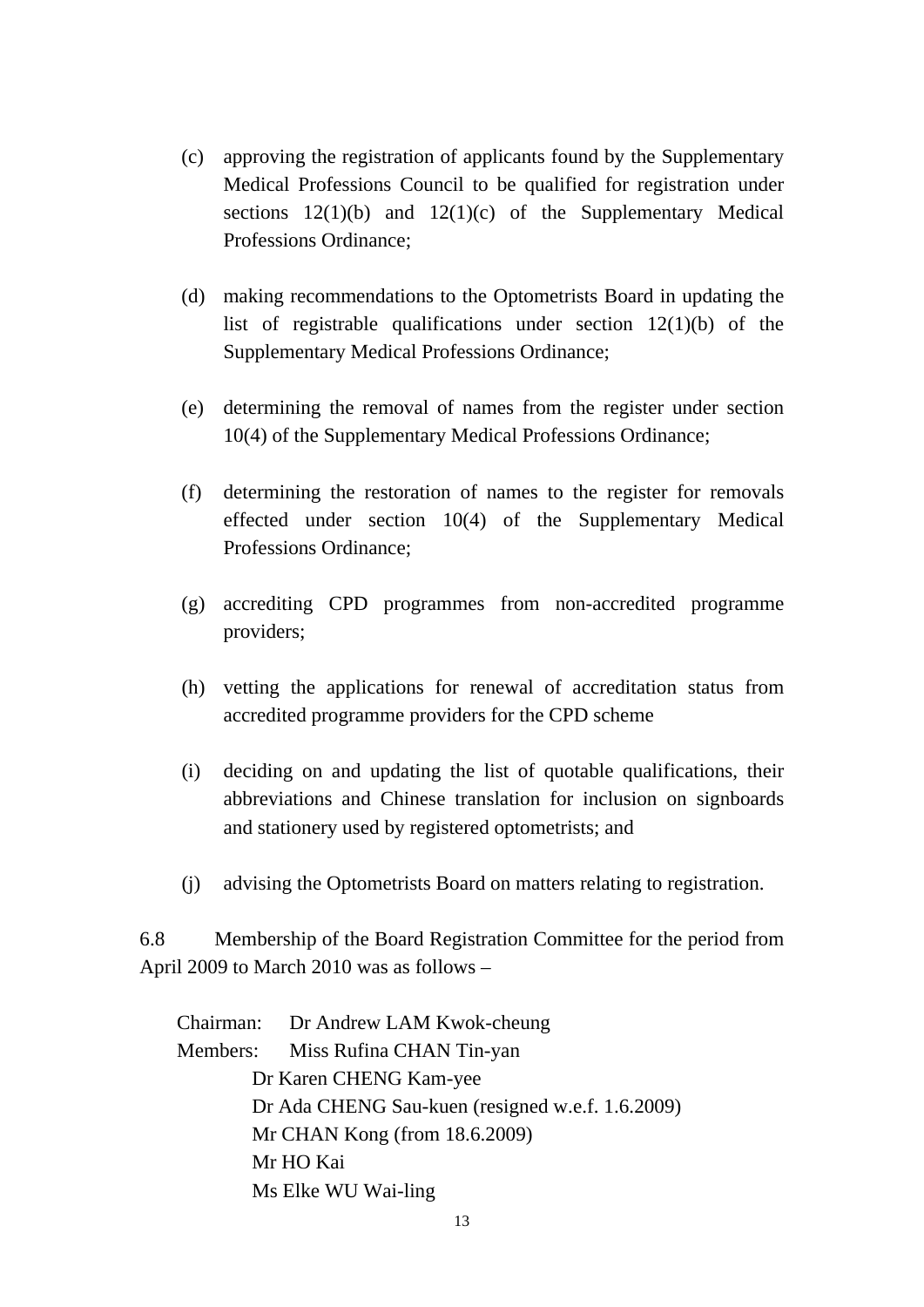#### **Examination Committee**

- 6.9 The Examination Committee, established in 1989, is responsible for
	- (a) advising the Optometrists Board on syllabus and format of examination/assessment for registration;
	- (b) advising the Optometrists Board on the appointment of examiners;
	- (c) assisting the Optometrists Board in matters relating to examinations/assessments; and
	- (d) advising the Optometrists Board on matters relating to qualifications and experience.

6.10 Membership of the Examination Committee for the period from April 2009 to March 2010 was as follows -

Chairman: Mr Kenneth LAM Chung-wing Members: Ms CHAN Lai-ming Mr Dominic CHIM Chun-pong Dr KEE Chea-su Prof. Carly LAM Siu-yin

#### **Education Committee**

- 6.11 The Education Committee, established in 2001, is responsible for
	- (a) developing an implementation plan on continuing professional development for registered optometrists;
	- (b) developing an accreditation system for continuing professional development for registered optometrists; and
	- (c) considering the promotion strategies for continuing professional development for registered optometrists.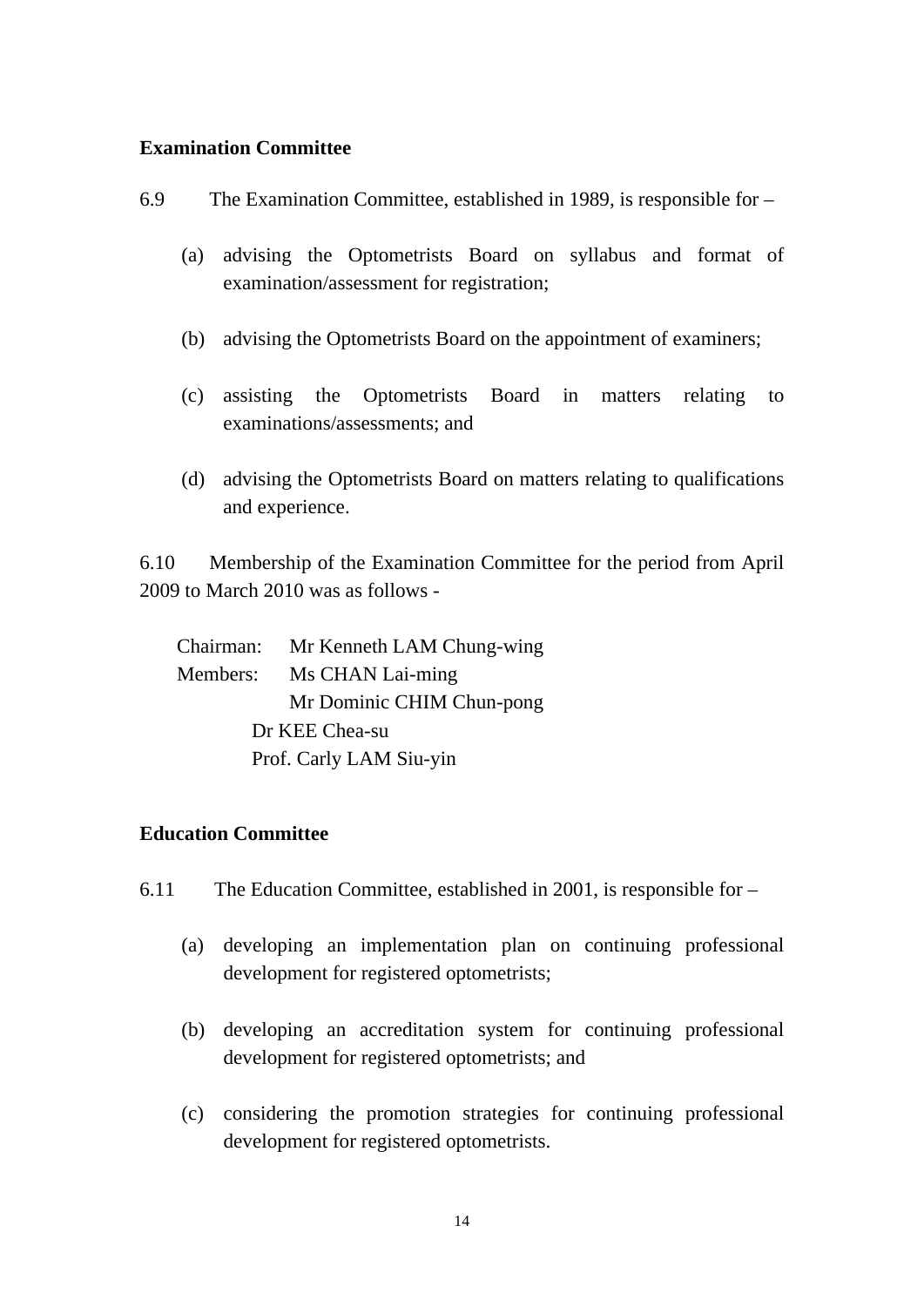6.12 Membership of the Education Committee for the period from April 2009 to March 2010 was as follows -

Chairman: Professor Gregory WU Chor-nam Members: Dr Henry CHAN Ho-lung Ms Monica CHOW Man-kit Dr Albert HO Cho-chak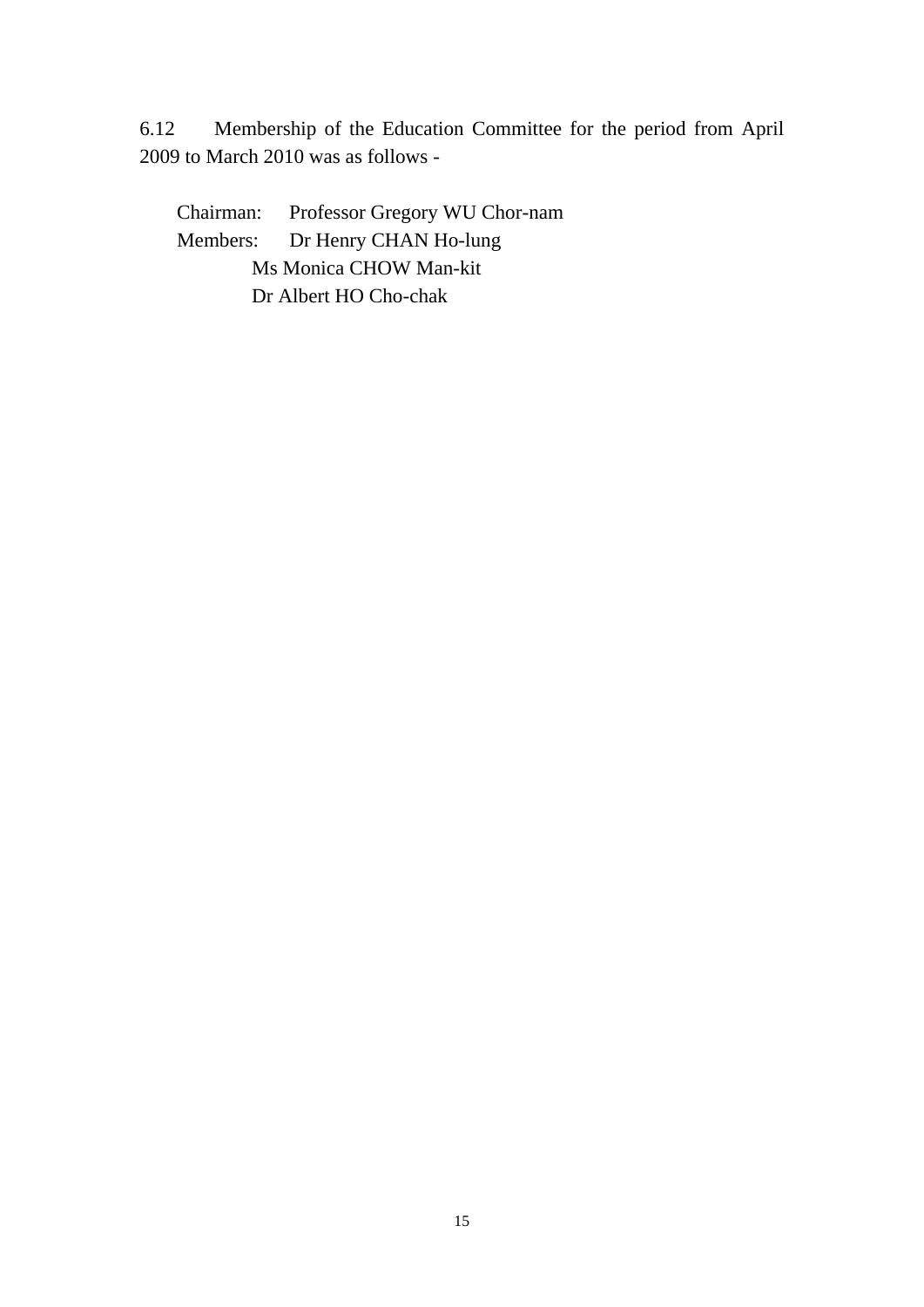# **7.** *Review by Committee Chairmen*

## **Preliminary Investigation Committee**

7.1 The role of the Preliminary Investigation Committee is to make preliminary investigation into complaints received against registered optometrists and to determine, based on the entirety of information available, whether a complaint should be referred to the Board for an inquiry. If a complaint, in the Preliminary Investigation Committee's view, may involve a breach of the law or the Code of professional conduct, the case will be referred to the Board for an inquiry. To enhance the objectivity of the committee in handling complaints, consideration is given to expand its membership to include lay members in the long run..

7.2 In 2009/2010, the Preliminary Investigation Committee received a total of 9 complaints (including one case where a registered optometrist reported his conviction records in accordance with section  $16(2)(b)$  of the Supplementary Medical Professions Ordinance), compared to 5 cases in 2008/09, representing a 80% increase. Despite the substantial percentage increase, the number of complaints is considered low bearing in mind that there are about 2,000 practitioners in the profession.

7.3 For the purpose of giving registered optometrists a reference as to what may constitute unprofessional conduct and situations that may give rise to disciplinary proceedings, the Optometrists Board is considering to publish on the Board's website findings of disciplinary inquiries held by the Board. Sharing this information with the registered optometrists may also help enhance the standards of professional practice and conduct in the profession.

7.4 Registered optometrists are also strongly advised to familiarize themselves with the Supplementary Medical Professions Ordinance, the Optometrists (Registration and Disciplinary Procedure) Regulation and the Code of Practice to minimize the risk of committing any professional misconduct inadvertently.

> Dr Andrew LAM Kwok-cheung *Chairman, Preliminary Investigation Committee*

[*The Preliminary Investigation Committee held six meetings during the reporting period.*]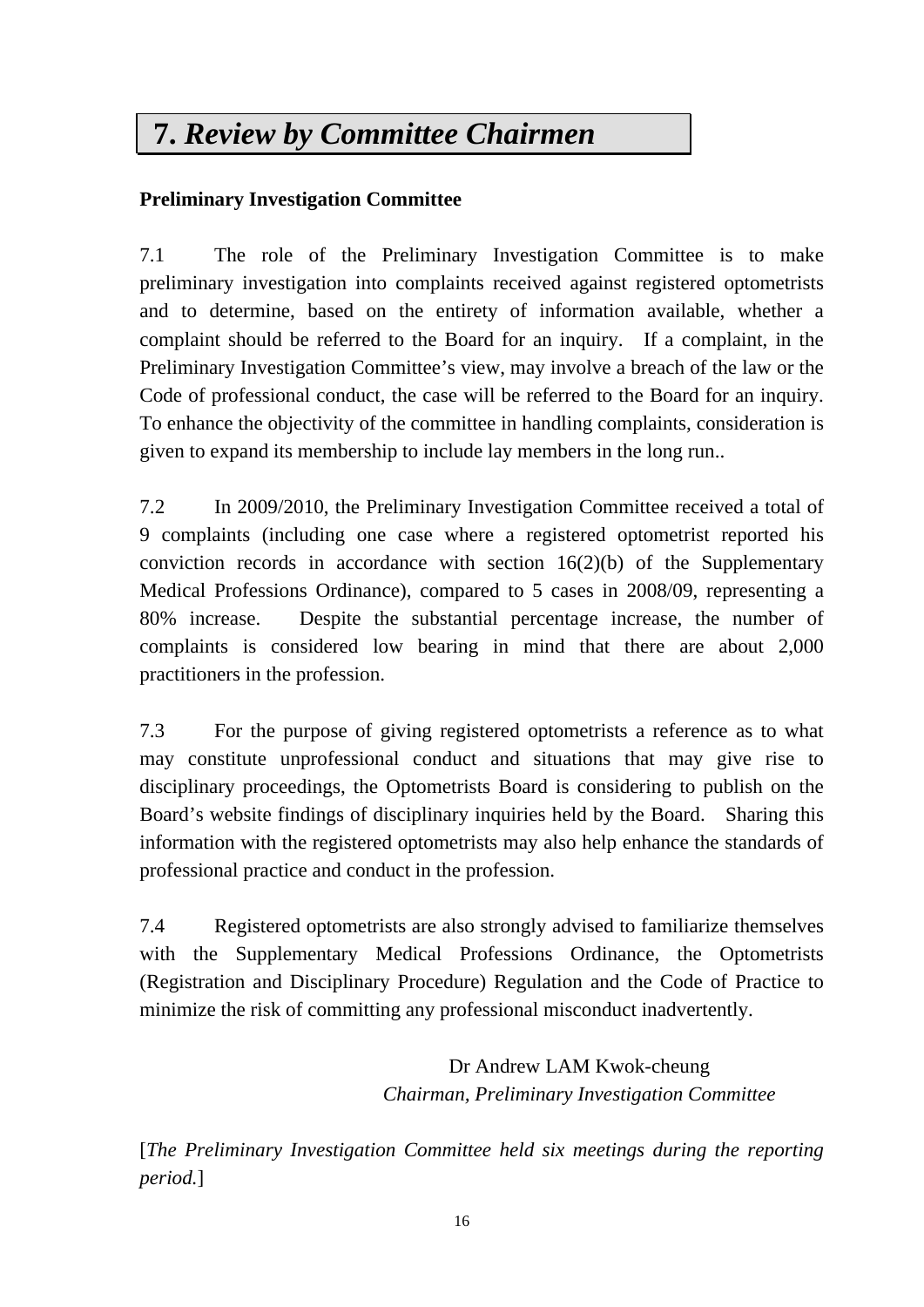### **Registration Committee**

7.5 In 2009/2010 the Registration Committee received and approved 44 applications for registration, 4 applications for restoration (excluding one application from a registrant with conviction records which was referred to the Board for approval), and accredited 4 CPD programmes organized by non-accredited programme providers.

7.6 For registration under section 12(1)(b) of Supplementary Medical Professions Ordinance, the Committee reviewed the list of non-local qualifications generally accepted by the Board for registration. At the Committee's recommendation, the Board and the Council Registration Committee approved the inclusion of the Master of Optometry awarded by the University of Manchester to the list.

7.7 During the year the Committee also recommended the inclusion of 10 academic qualifications and 3 professional fellowships as quotable qualifications after scrutinizing the standard of the qualifications. The recommendations were endorsed by the Board and the registrants were informed of the updated list in March 2010.

> Dr Andrew LAM Kwok-cheung *Chairman, Registration Committee*

[*The Registration Committee held two meetings during the reporting period.*]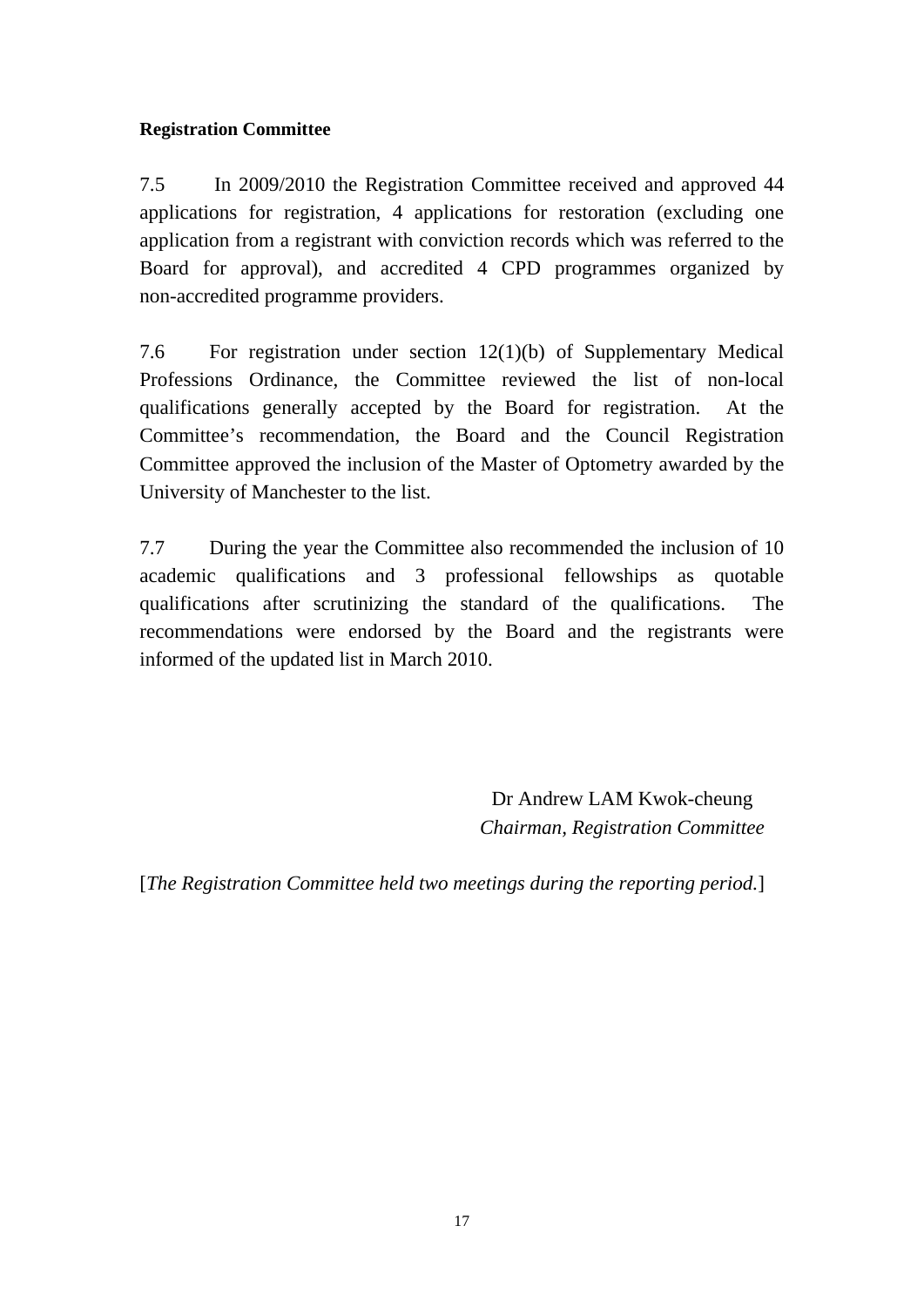### **Examination Committee**

7.8 To encourage Part III and Part IV registrants to further develop and enhance their professional knowledge/skills through continuing education and structured training, the Board endorsed the Committee's recommendation that Part III and Part IV registrants should be eligible for direct registration for the Part II or Part III of the register if they hold a Certificate of Attainment in Optometry awarded by the Hong Kong Polytechnic University and have practiced for one year or more after having been registered as a Part III or Part IV optometrist. The Supplementary Medical Professions Council endorsed the legislative proposal in November 2009 and the Administration gave its policy support in March 2010.

7.9 Following the Board's endorsement of the syllabi for Part II and Part III Registration Examinations, the Committee would work out the details of the format and logistics for the registration examinations.

> Mr Kenneth LAM Chung-wing *Chairman, Examination Committee*

[*The Examination Committee held one meeting during the reporting period.*]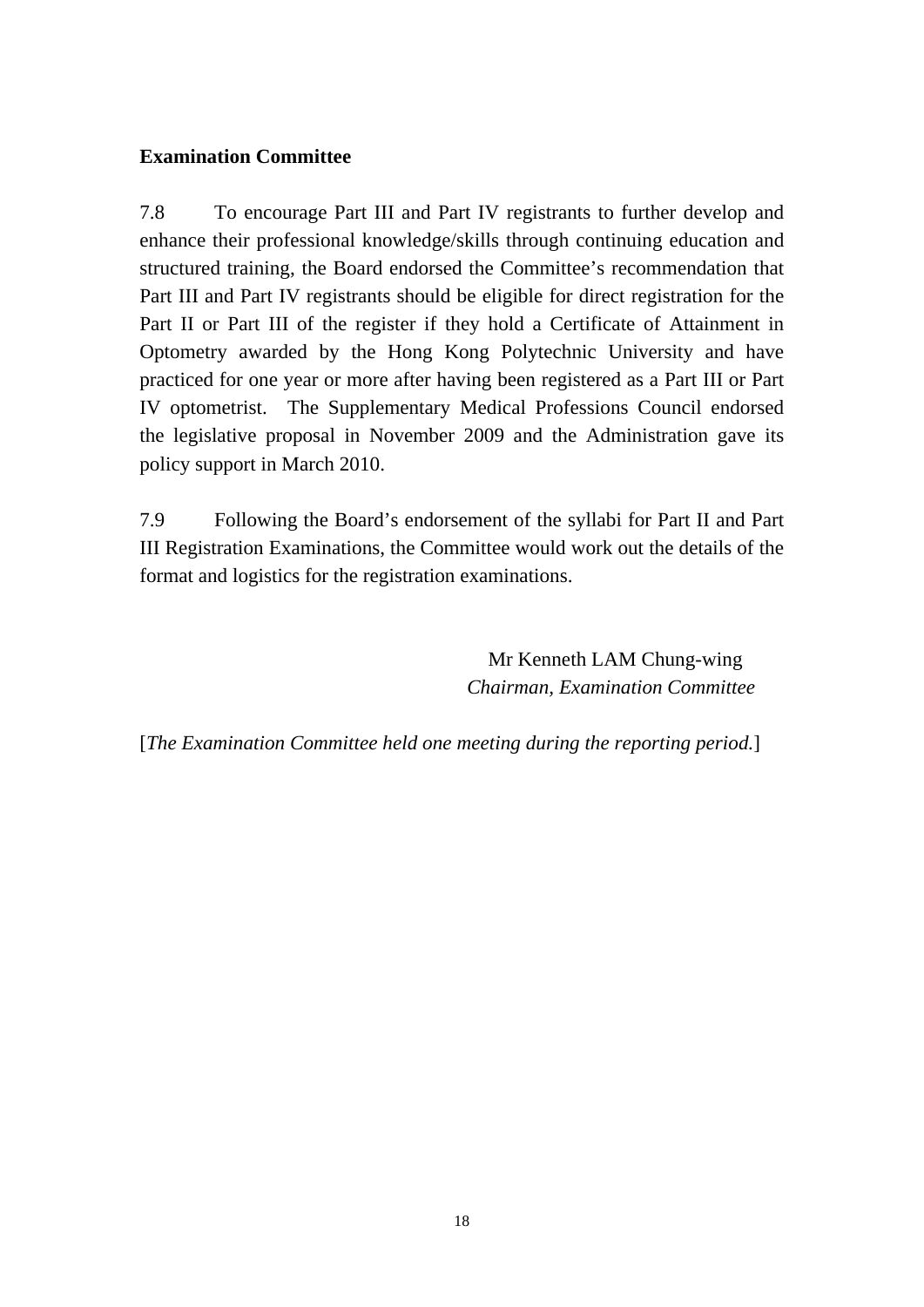### **Education Committee**

7.10 2008/2009 saw 632 optometrists reporting attainment of 10 CPD hours (or 32.2% of total registrants), a slight dip from 669 registrants in 2007/08 or a 5.5% decrease over the past year. As a voluntary scheme, an average of over 30% rate of participation is considered highly satisfactory and is attributable to the practitioners' commitment to lifelong learning and the continued support of the accredited programme providers and other programme providers in providing a variety of quality CPD activities.

7.11 To further boost the participation rate, the Committee is considering further incentives such as allowing registrants who have attained the annual CPD requirement to use "CPD-certified" in their name cards.

7.12 The Committee believes that a mandatory CPD scheme should be implemented in the near future.

> Professor Gregory WU Chor-nam *Chairman, Education Committee*

[*The Education Committee transacted its business by the circulation of papers during the reporting period.*]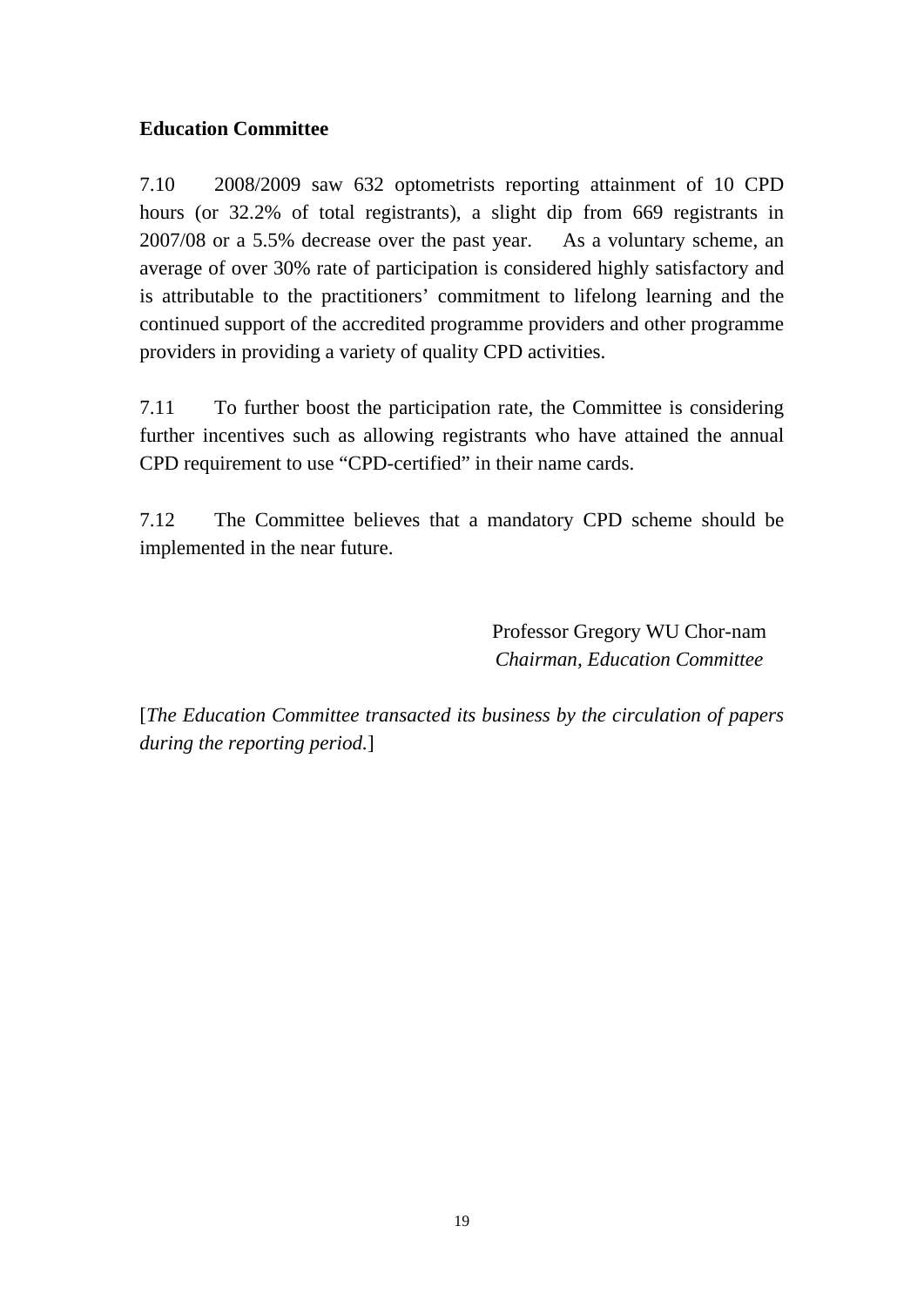#### **Registration of Optometrists (as at 31.3.2010)**

| <b>SMPO</b>                   | Qualification/Eligibility                                                                                                                                                                                                                                                                                                                                                                                                                                                                                 | Part of Register                                              | <b>Restriction on Practice</b>                                                    | No. of<br>registrants                              |
|-------------------------------|-----------------------------------------------------------------------------------------------------------------------------------------------------------------------------------------------------------------------------------------------------------------------------------------------------------------------------------------------------------------------------------------------------------------------------------------------------------------------------------------------------------|---------------------------------------------------------------|-----------------------------------------------------------------------------------|----------------------------------------------------|
| 12(1)(a)                      | (a) Bachelor of Science Degree in Optometry awarded by the Hong Kong<br>Polytechnic or the Hong Kong Polytechnic University<br>(b) Professional Diploma in Optometry issued by the Hong Kong Polytechnic<br>$(c)$ Part II optometrist with Certificate of Attainment in Ocular Pharmacology<br>issued by the Hong Kong Polytechnic University and has practised for one<br>year or more after having been registered as a Part II optometrist, or has<br>other experience that is recognized by the Board |                                                               | Allowed to use drugs<br>approved by the Board as<br>shown in the Code of Practice | (a) 481<br>$(b)$ 98<br>$(c)$ 69                    |
|                               | (a) Higher Certificate in Optometry issued by the Hong Kong Polytechnic; or<br>(b) A certification from the Optometrists Board that he has passed an<br>examination in optometry conducted under section 15A of the SMPO                                                                                                                                                                                                                                                                                  | $\mathbf{I}$                                                  | Not allowed to use diagnostic<br>agents except staining agents                    | $(a)$ 22<br>$(b)$ 0                                |
|                               | A certification from the Optometrists Board that he has passed an<br>examination in refraction conducted under section 15A of the SMPO                                                                                                                                                                                                                                                                                                                                                                    | III                                                           | To practice refraction only                                                       | $\Omega$                                           |
| 12(1)(b)                      | A person who holds degree, diploma or any other document of any<br>examining body other than those prescribed in law and has appropriate<br>experience as recognized by the SMPC                                                                                                                                                                                                                                                                                                                          | To be determined by<br>SMPC in consultation<br>with the Board | Restrictions relevant to the<br>part of the register entered                      | Part I = $70$<br>Part $II = 1$<br>Part III $= 0$   |
| 12(1)(c)<br>$I_{\text{cond}}$ | A person who was practising optometry profession on 1 December 1994, $\bullet$<br>and by reason of his education, training, professional experience and<br>skill satisfies the SMPC that he is fit for registration<br>CMDO Sympatometery Medical Drefessions Ordinance                                                                                                                                                                                                                                   | To be determined by<br>SMPC in consultation<br>with the Board | Restrictions relevant to the<br>$\bullet$<br>part of the register entered         | Part $I = 0$<br>Part II = $169$<br>Part III $= 54$ |

Legend: SMPO – Supplementary Medical Professions Ordinance

SMPC – Supplementary Medical Professions Council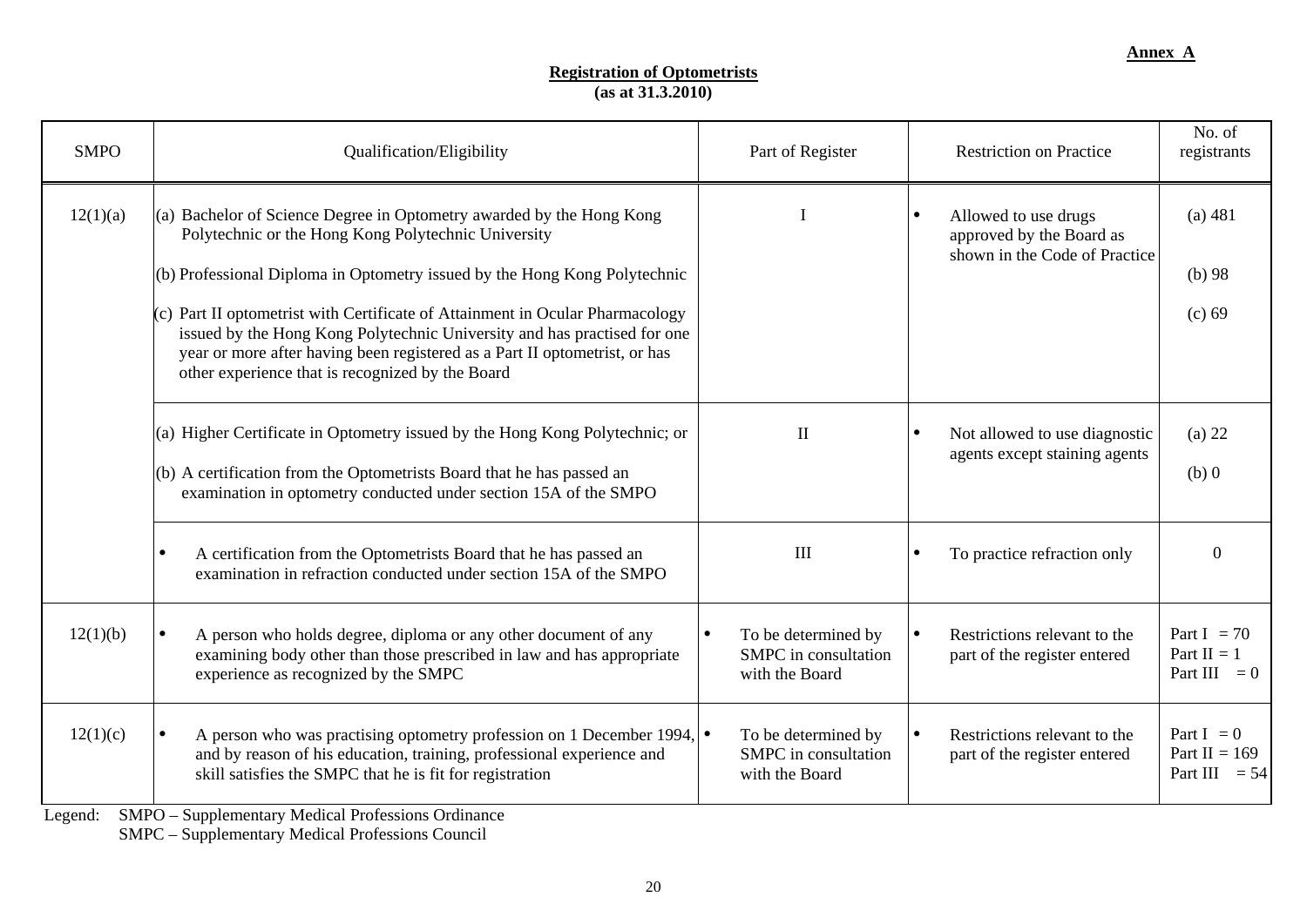| <b>SMPO</b>                                           | Qualification/Eligibility                                                                                                                                                                                                                                                                                     | Part of Register | <b>Restriction on Practice</b>                                                                                                                                                                                                    | No. of<br>registrants |
|-------------------------------------------------------|---------------------------------------------------------------------------------------------------------------------------------------------------------------------------------------------------------------------------------------------------------------------------------------------------------------|------------------|-----------------------------------------------------------------------------------------------------------------------------------------------------------------------------------------------------------------------------------|-----------------------|
| 15                                                    | A person who was practising optometry profession on 1 December 1994<br>$\bullet$<br>but who on that date was not qualified under section 12 of the SMPO to<br>be registered and has acquired substantial knowledge, experience and<br>skill in the practice of his profession to the satisfaction of the SMPC | IV               | Not allowed to perform any<br>function or engage in any<br>activity other than work<br>relating to refraction and<br>contact lenses and not<br>allowed to use any diagnostic<br>agents other than staining<br>agents              | 490                   |
|                                                       |                                                                                                                                                                                                                                                                                                               |                  | To practice refraction only<br>$\bullet$                                                                                                                                                                                          | 185                   |
|                                                       | A person who was practising optometry profession on 1 December 1994<br>$\bullet$<br>and has passed the Optometrists Board examination on refraction and<br>contact lens fitting                                                                                                                               | IV               | Not allowed to perform any<br>$\bullet$<br>function or engage in any<br>activity other than work<br>relating to refraction and<br>contact lenses and not<br>allowed to use any diagnostic<br>agents other than staining<br>agents | 139                   |
|                                                       | A person who was practising optometry profession on 1 December 1994<br>$\bullet$<br>and has passed the Optometrists Board examination on refraction                                                                                                                                                           | IV               | To practice refraction only<br>$\bullet$                                                                                                                                                                                          | 214                   |
| Part<br>$\mathbf I$<br>$\rm II$<br>III<br>IV<br>Total | No.<br>718 (676)<br>192 (194)<br>54 (54)<br>1,028(1,035)<br>1,992 (1,959)                                                                                                                                                                                                                                     |                  |                                                                                                                                                                                                                                   |                       |

<u>Note</u> :<br>Numbers in brackets are the figures as at 31 March 2009